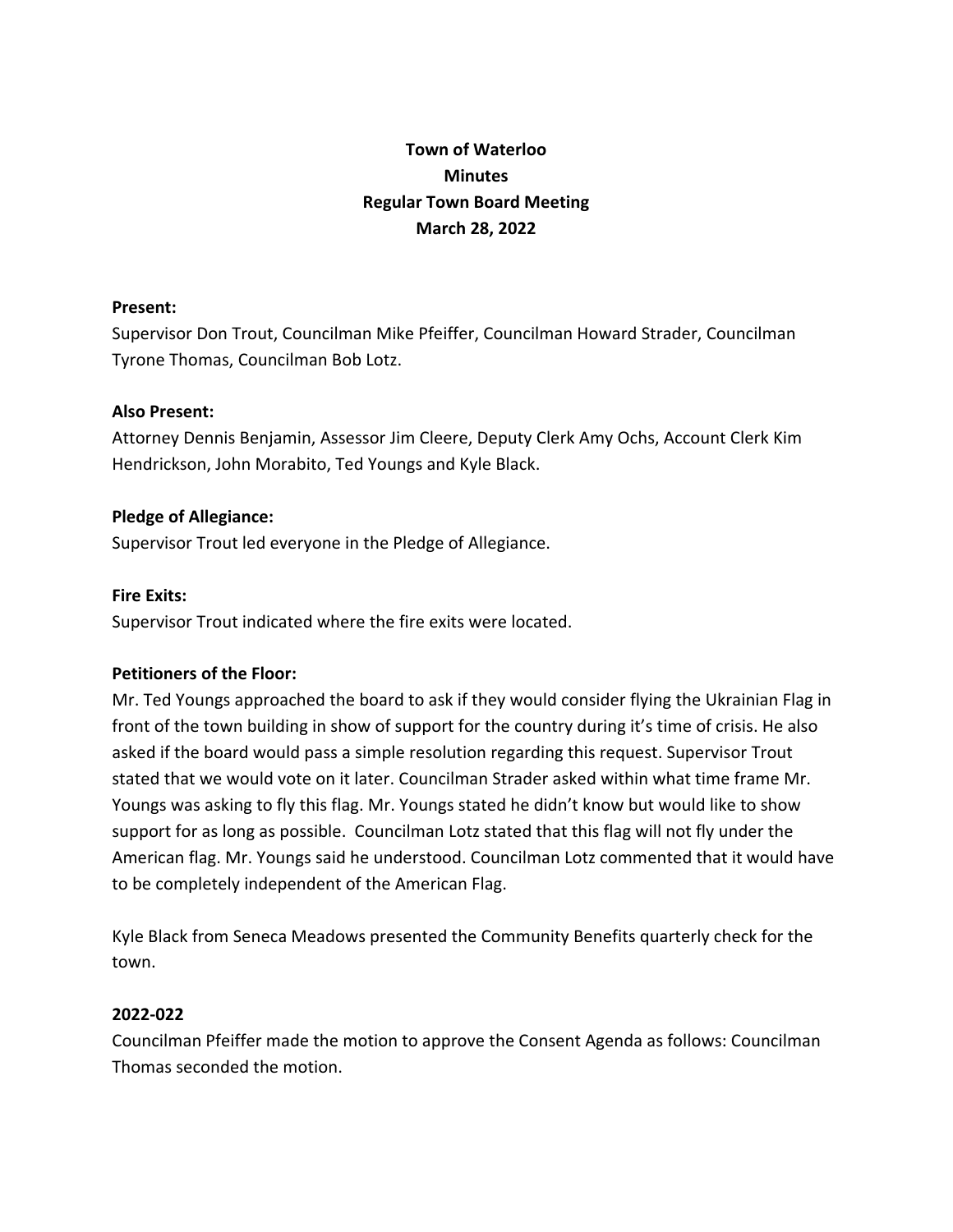# Approval of Minutes – February 28, 2022 Approval of Town Clerk's Monthly Report Approval of Bills:

| <b>GENERAL FUND - TOWNWIDE</b>          | \$19,085.49 |
|-----------------------------------------|-------------|
| <b>GENERAL - PART TOWN</b>              | 11,812.77   |
| <b>HIGHWAY TOWNWIDE</b>                 | 3,453.88    |
| <b>HIGHWAY PART TOWN</b>                | 275.77      |
| <b>BORDER CITY LIGHT DISTRICT</b>       | 3,634.68    |
| <b>WATERLOO SEWERDISTRICT #1</b>        | 19.59       |
| 5 & 20 SEWER DISTRICT                   | 5,098.53    |
| <b>BURGESS ROAD WATER DISTRICT</b>      | 11,486.08   |
| <b>BORDER CITY WATER DISTRICT</b>       | 9,618.34    |
| POWDERLY ROAD WATER DISTRICT            | 150.19      |
| <b>BREWER ROAD SOUTH</b>                | 3,043.00    |
| RTE 96, REED, HECKER, MILLS, KINGS WD 5 | 3,342.25    |
| PRE-EMPTION WATER DIST 6                | 106.12      |
| TOTAL:                                  | \$71,126.69 |

## Approval of the Canine Report

### **AYE** NAE

Supervisor Trout Councilman Pfeiffer Councilman Strader Councilman Thomas Councilman Lotz

The motion was carried.

### **2022-023**

Councilman Lotz made the motion to set the date of April 25, 2022, for the Public Hearing to pass the **Sewer Use Law.** Councilman Strader seconded the motion.

| <b>AYE</b>               | <b>NAE</b> |
|--------------------------|------------|
| <b>Supervisor Trout</b>  |            |
| Councilman Pfeiffer      |            |
| Councilman Strader       |            |
| <b>Councilman Thomas</b> |            |
| Councilman Lotz          |            |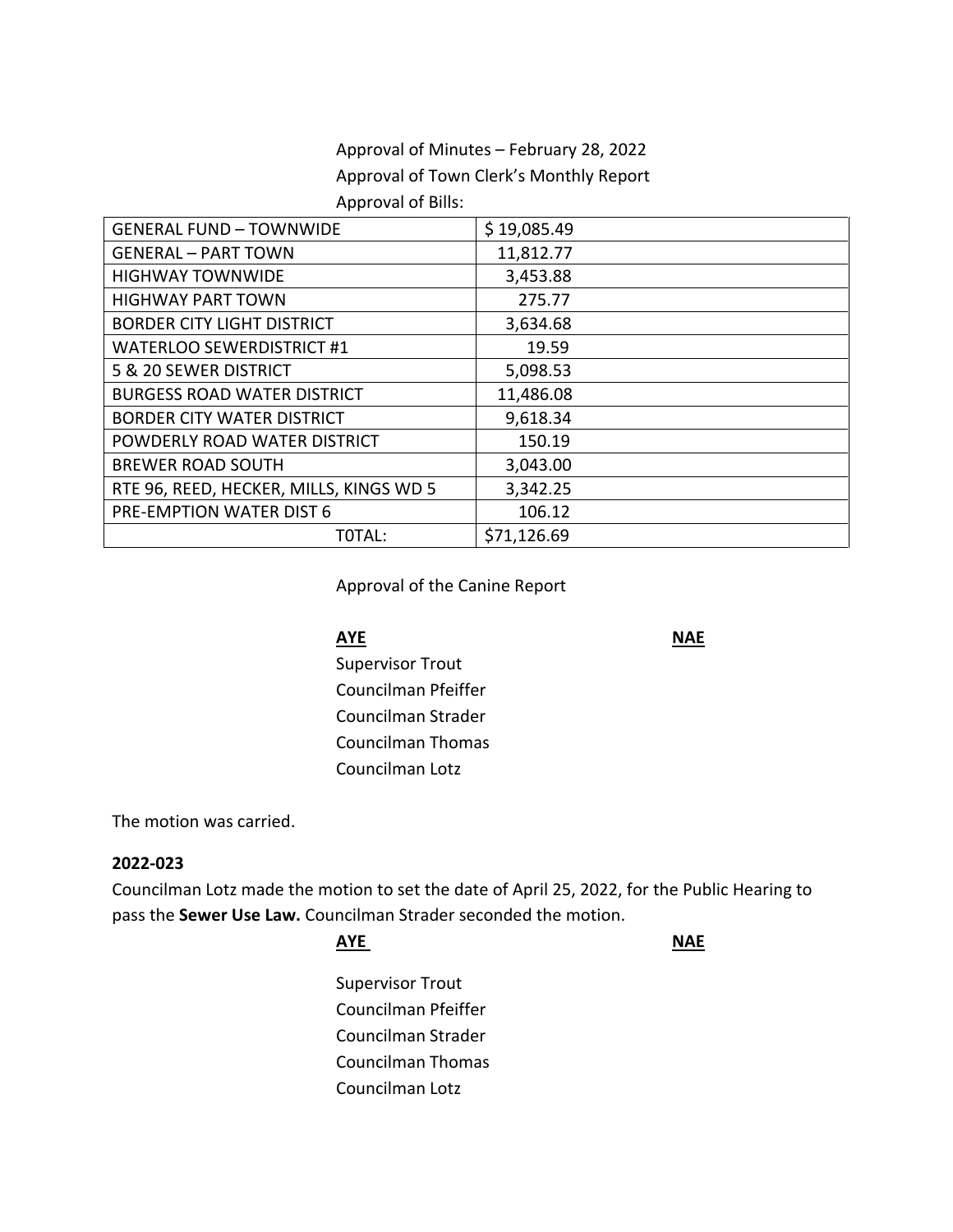The motion was carried.

Supervisor Trout stated that the two CEC Draft Resolutions for the State Unified Permit would be passed contingent on Assessor Jim Cleere and Pat Nicoletta having additional discussions and giving a favorable report. The Resolutions are as follows:

## **2022-024**

**Resolution #1:** For the board to establish **"Energy Benchmarking"** requirements for certain municipal buildings. Councilman Lotz made a motion to pass the Energy Benchmarking requirements. Councilman Pfeiffer seconded the motion.

**AYE** NAE

Supervisor Trout Councilman Pfeiffer Councilman Strader Councilman Thomas Councilman Lotz

The motion was carried.

### **2022-025**

**Resolution #2:** For the board to consider the **Adoption of the NYS Unified Solar Permit.**  Councilman Strader made the motion to pass the Adoption of the NYS Solar Permit. Councilman Lotz seconded the motion**.** 

**AYE** NAE

Supervisor Trout Councilman Pfeiffer Councilman Strader Councilman Thomas Councilman Lotz

The motion was carried.

### **2022-026**

Councilman Thomas made the motion to accept the transfer out of Public Funds Account x1260 to Water Sewer Account X1270; both Savannah Bank accounts: \$4,468.64 out of the \$4,780.59 deposited via ACH from NYS OCS for LIHAP water program funding for Water Account #: B1136 (Gillette). Councilman Pfeiffer seconded the motion.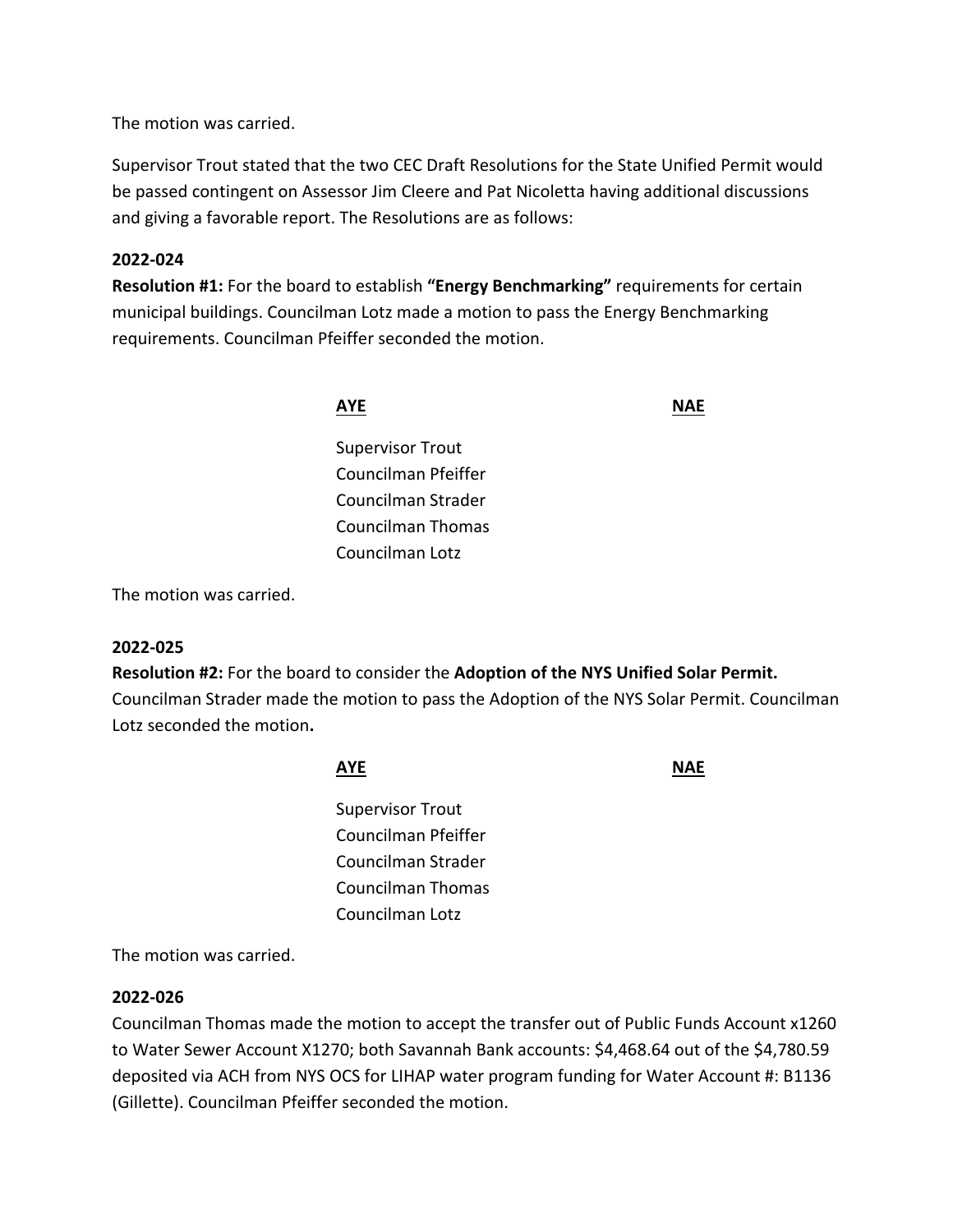**AYE** NAE

Supervisor Trout Councilman Pfeiffer Councilman Strader Councilman Thomas Councilman Lotz

The motion was carried.

### **2022-027**

Councilman Lotz made the motion for \$110.00 to be transferred to Sewer Account #: G0853 for the NYS Police Department Barracks via an ACH payment into the Savannah Bank X1260 from NYS OSC. Councilman Strader seconded the motion.

| <b>AYE</b>              |  |
|-------------------------|--|
| <b>Supervisor Trout</b> |  |
| Councilman Pfeiffer     |  |
| Councilman Strader      |  |
| Councilman Thomas       |  |
| Councilman Lotz         |  |

The motion was carried.

## **Committee Reports:**

Assessor Jim Cleere stated he was merging for the file at the end of April for the tentative roll. He also has a call into Pat Nicoletta to discuss a few minor questions he has pertaining to the Solar Permit. He has two items on the Planning Board, the first item is for Bella's Steakhouse at the old Emile's site, and the second item is for Waterloo Harbor where Fuzzy Guppies was which will become a new KOA site. He stated that it will eventually expand to 90 sites. Some discussion ensued about commercial site meters and docking. Supervisor Trout commented that the Sewer Use Law is what will help with metering. Mr. Cleere stated that the docking is governed by the Canal Corp. Thruway Authority. We can ask them about it.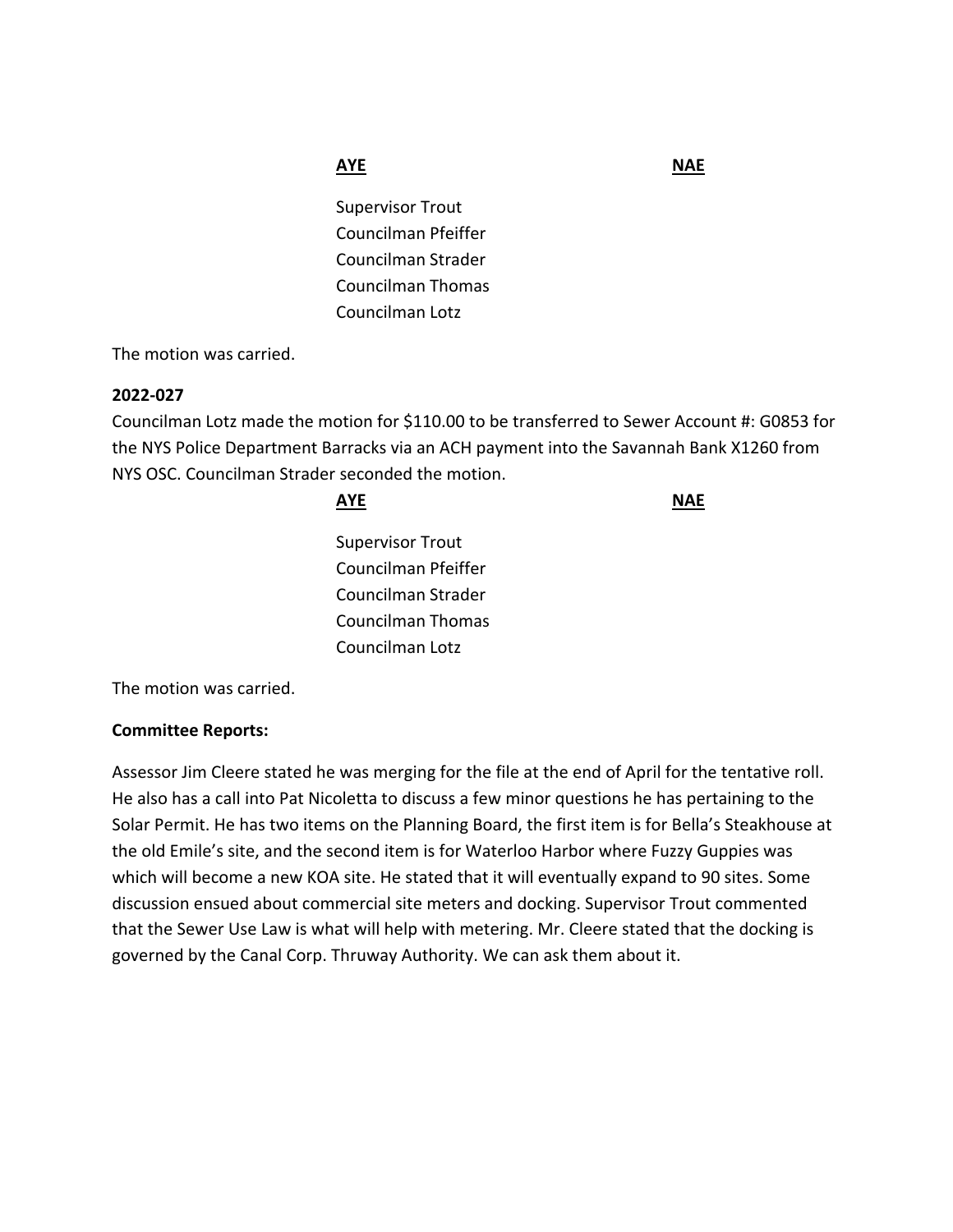### **Supervisor's Comments:**

Supervisor Trout called attention to the request that was made by Ted Youngs to fly the Ukrainian Flag in front of the Waterloo Town building. Councilman Strader asked if we indeed had a second post available out front. Supervisor Trout said that there are two flag posts out front. Mr. Youngs stated that we could put the Ukrainian flag underneath our NY state flag on the second post.

### **2022-028**

Councilman Strader made the motion to put the flag under our state flag for a determined amount of time. After much more discussion, Councilman Lotz stated it should not be under the American flag and it should also be independent of all flags. He said it is a travesty what is going on, but Ukraine is far from a democratic society. Councilman Pfeiffer was not opposed to the idea but also had some concerns. Councilman Thomas seconded the motion.

| AYE                 | <b>NAE</b>      |
|---------------------|-----------------|
| Supervisor Trout    | Councilman Lotz |
| Councilman Pfeiffer |                 |
| Councilman Strader  |                 |
| Councilman Thomas   |                 |
|                     |                 |

The motion was carried.

### **2022-029**

Councilman Pfeiffer made the motion to adjourn the meeting at 7:15 PM. Councilman Strader seconded the motion.

### **AYE NAE**

Supervisor Trout Councilman Pfeiffer Councilman Strader Councilman Thomas Councilman Lotz

The motion was carried.